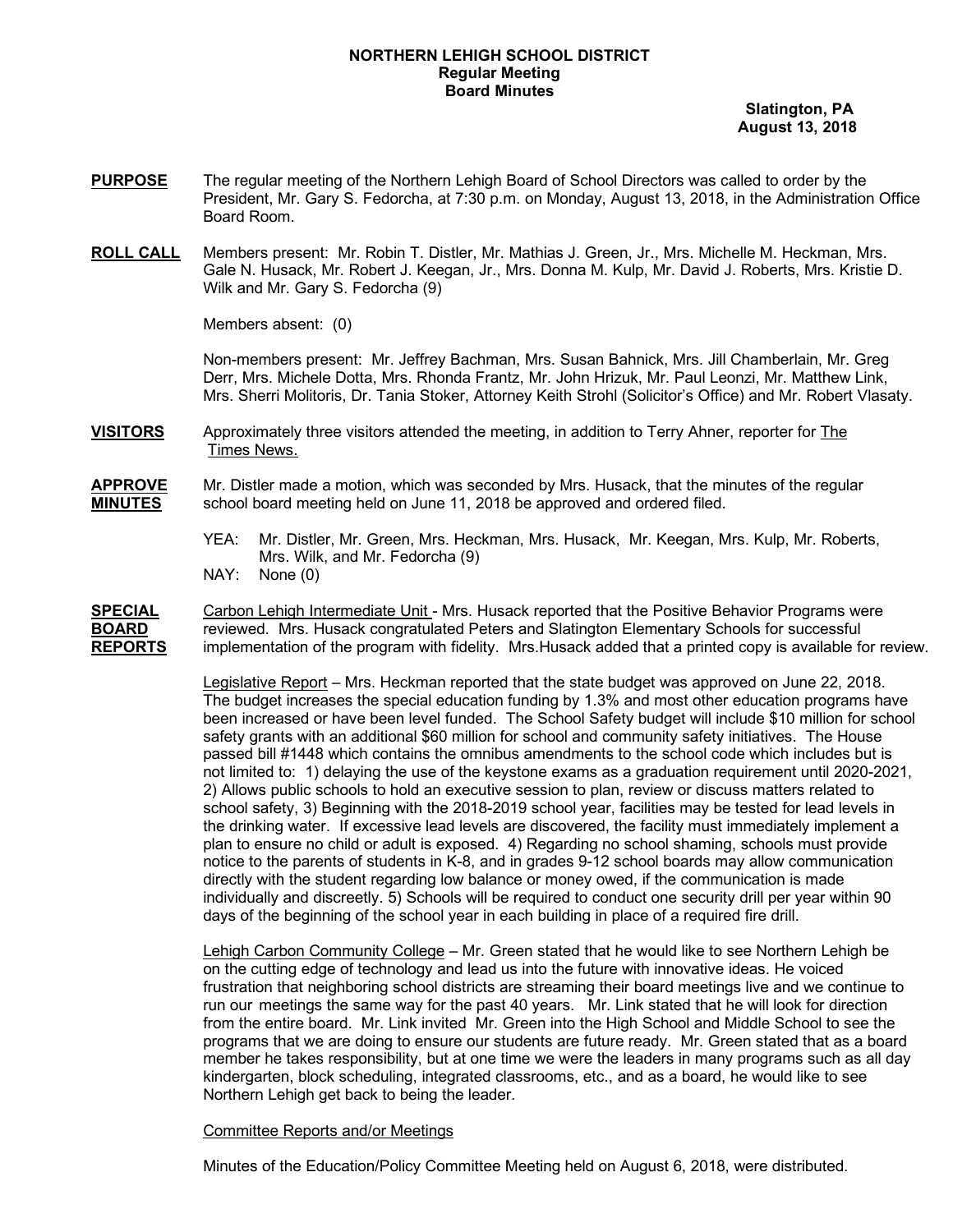

**SPECIAL** Minutes of the Technology/Buildings & Grounds Committee Meeting held on August 8, 2018, were distributed.

**(cont.)** Minutes of the Finance Committee Meeting held on August 8, 2018, were distributed.

Assistant to the Superintendent – Dr. Stoker announced that they were trying to replace a water damaged book, *Slatington and Surrounding Communities*, and with the help of Nancy Rehrig, we were able to secure a copy for free. A big thank you to Nancy and her family for securing the donation of that book.

Dr. Stoker reported that a Google team consisting of Krystle Tiedeman, Tim Weaber, Blasia Dunham and Jeff Bachman has been formed, and they have each received their Level 1 Google training. This team has trained personnel throughout the district on the Google Suite. Tech Tuesdays were held over the summer for office personnel, and Google training for the faculty will be offered during in-service days. Mr. Bachman elaborated that half-hour trainings for the secretaries were held over the summer on Tuesdays and everyone learned something, including himself. Dr. Stoker thanked all of the trainers for their dedication to this project.

Dr. Stoker thanked everyone for getting the policies and handbooks ready for approval this evening. The STEAM Camp wrap up will take place at the September Education/Policy Committee meeting.

Business Manager's Report - Mrs. Frantz reported that a question arose at the Finance Committee meeting regarding coverage for overnight stays for the Felonious Assault and Violent Crime Coverage. The insurance representative checked with the underwriters and the response was that there were no exclusions for overnight trips as long as they are school sponsored and supervised, so the cost under Financial item "D," includes overnight stays.

Mrs. Molitoris reported that the local auditors will be here Thursday, Friday and Monday.

Superintendent's Report – Mr. Link announced that two people made an anonymous donation of \$700 to go toward student lunch accounts with a negative balance. This donation eliminated the lunch account debt for fifty-eight (58) families. We are grateful for this generous donation and thank the donors on behalf of the families that it benefited. The donors only ask that if the families are ever in a position to help others, that they pay it forward. Mr. Link thanked Mrs. Bahnick for facilitating that effort. Our debt for the student lunch accounts is now around \$500.00.

Mr. Link invited the school board members to the opening day program on Tuesday, August 21, 2018. Board members are welcome to come to some or all of the program. Our guest speaker will be Dr. Joseph Sanfelippo.

Mr. Link introduced Alyssa Wingenfield and Mark Minnitti, from the McClure Company, who gave a brief overview of the projects that have been done this summer. Mrs. Chamberlain added that the contractors on site have been accommodating, respectful, and a pleasure to work with.

Mr. Fedorcha reported that an executive session was held prior to tonight's meeting to discuss personnel issues.

**PERSONNEL** Mrs. Kulp made a motion, which was seconded by Mrs. Heckman that the Board of Education approves the following personnel items:

| Administrative<br>Transfer<br>Instructional | <b>Christopher Barnes</b><br>From:<br>To:<br>Salary:<br>Effective: | Middle School English/Language Arts Teacher<br>High School English/Language Arts Teacher<br>No change in salary<br>August 21, 2018 |
|---------------------------------------------|--------------------------------------------------------------------|------------------------------------------------------------------------------------------------------------------------------------|
|                                             | Nicole Nightlinger<br>From:<br>To∶<br>Salary:<br>Effective:        | Middle School Emotional Support Teacher<br>Teacher on Special Assignment (ToSA)<br>No change in salary<br>August 21, 2018          |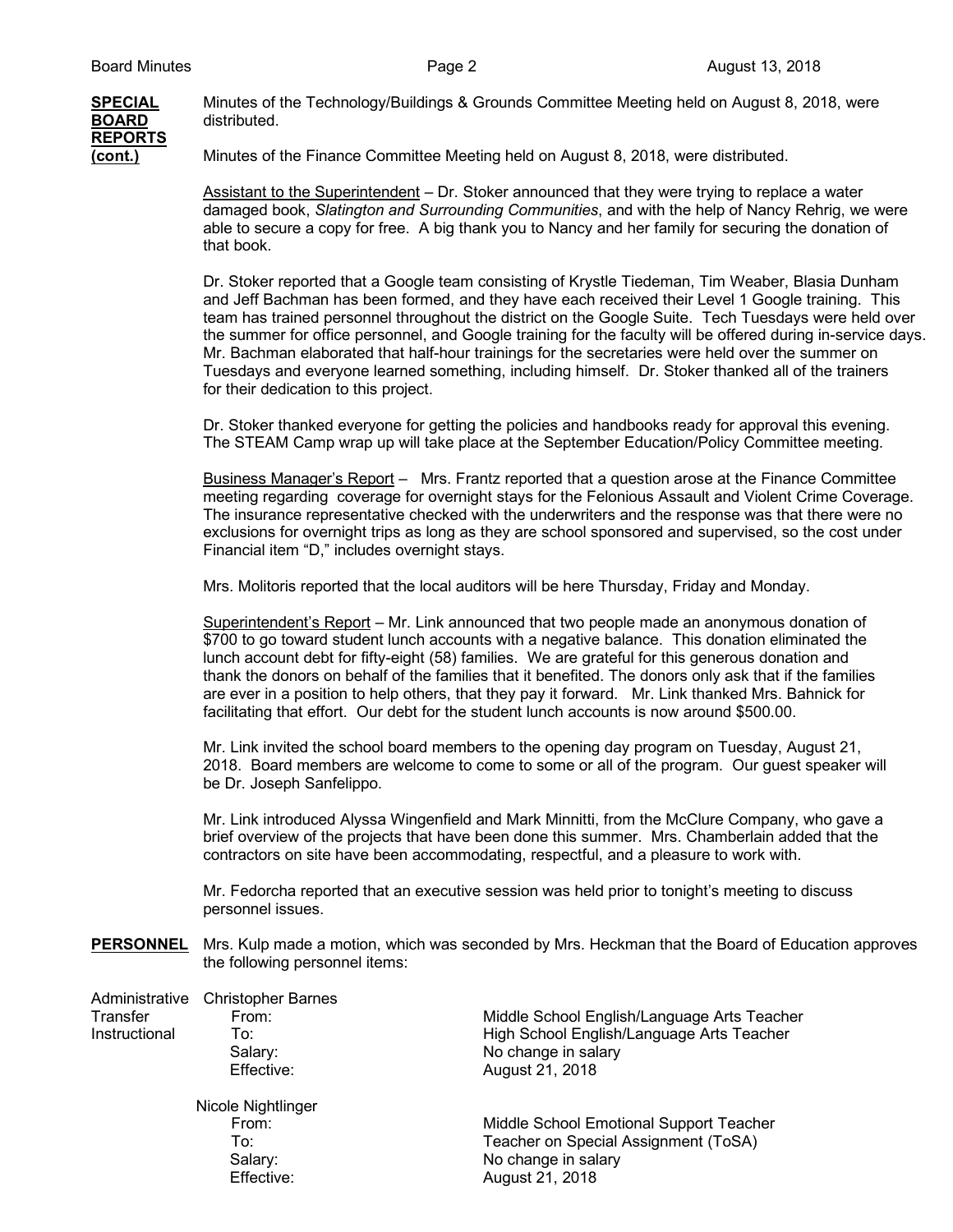|                     | <b>PERSONNEL</b> Elizabeth Case                                                                |                                                                                                           |
|---------------------|------------------------------------------------------------------------------------------------|-----------------------------------------------------------------------------------------------------------|
| <u>(cont.)</u>      | From:                                                                                          | 50% Middle School Emotional Support Teacher, 50%<br>Learning Support Teacher                              |
|                     | To:                                                                                            | Full time Middle School Emotional Support Teacher                                                         |
|                     | Salary:                                                                                        | No change in salary                                                                                       |
|                     | Effective:                                                                                     | August 21, 2018                                                                                           |
|                     | <b>Raymond Ross</b>                                                                            |                                                                                                           |
|                     | From:                                                                                          | <b>Permanent District Substitute Teacher</b>                                                              |
|                     | To:<br>Salary:                                                                                 | Peters Elementary School Kindergarten Teacher<br>\$54,575 (Step 4 Bachelors +24 on the 2018-2019 CBA      |
|                     |                                                                                                | Salary Schedule)                                                                                          |
|                     | Effective:                                                                                     | August 21, 2018                                                                                           |
| Non-Instruct-       | <b>Vicky Papay</b>                                                                             |                                                                                                           |
| ional               | From:                                                                                          | Peters Elementary PCA                                                                                     |
|                     | To:                                                                                            | Peters Elementary Classroom Paraprofessional (New                                                         |
|                     |                                                                                                | position)<br>No change in salary                                                                          |
|                     | Salary:<br>Effective:                                                                          | August 21, 2018                                                                                           |
|                     |                                                                                                |                                                                                                           |
|                     | Lori Paules                                                                                    |                                                                                                           |
|                     | From:<br>To:                                                                                   | Peters Elementary Emotional Support Paraprofessional<br>Peters Elementary Classroom Paraprofessional (New |
|                     |                                                                                                | position)                                                                                                 |
|                     | Salary:                                                                                        | No change in salary                                                                                       |
|                     | Effective:                                                                                     | August 21, 2018                                                                                           |
|                     | Angie Thomas                                                                                   |                                                                                                           |
|                     | From:                                                                                          | Peters Elementary Cafeteria Monitor                                                                       |
|                     | To:                                                                                            | Peters Elementary Classroom Paraprofessional (New                                                         |
|                     | Salary:                                                                                        | position)<br>\$12.28 per Hour, 5 3⁄4 hours per day; 5 days per week/180                                   |
|                     |                                                                                                | Days per year                                                                                             |
|                     | Effective:                                                                                     | August 21, 2018                                                                                           |
|                     | Andrea Sicora                                                                                  |                                                                                                           |
|                     | From:                                                                                          | Senior High School PCA                                                                                    |
|                     | To:                                                                                            | Peters Elementary Emotional Support Paraprofessional                                                      |
|                     | Salary:<br>Effective:                                                                          | No change in salary<br>August 21, 2018                                                                    |
|                     |                                                                                                |                                                                                                           |
|                     | <b>Kathy Showak</b>                                                                            |                                                                                                           |
|                     | From:                                                                                          | Middle School PCA                                                                                         |
|                     | To:<br>Salary:                                                                                 | Senior High School Life Skills Paraprofessional<br>No change in salary                                    |
|                     | Effective:                                                                                     | August 21, 2018                                                                                           |
|                     | Elizabeth Trantham                                                                             |                                                                                                           |
|                     | From:                                                                                          | Senior High School Life Skills Paraprofessional                                                           |
|                     | To:                                                                                            | Middle School Classroom Paraprofessional (New position)                                                   |
|                     | Salary:                                                                                        | No change in salary                                                                                       |
|                     | Effective:                                                                                     | August 21, 2018                                                                                           |
| Resignation<br>Belo | Helper, effective July 13, 2018.                                                               | Accept the resignation of Ann Marie Belo from her position as Slatington Elementary School Cook's         |
| D.Hofmann           | Accept the resignation of Dylan Hofmann from his position as Half Time Family Consumer Science |                                                                                                           |

D.Hofmann Accept the resignation of Dylan Hofmann from his position as Half Time Family Consumer Science Teacher at the Middle School, effective July 23, 2018. Mr. Hofmann has accepted a full time position at another education entity.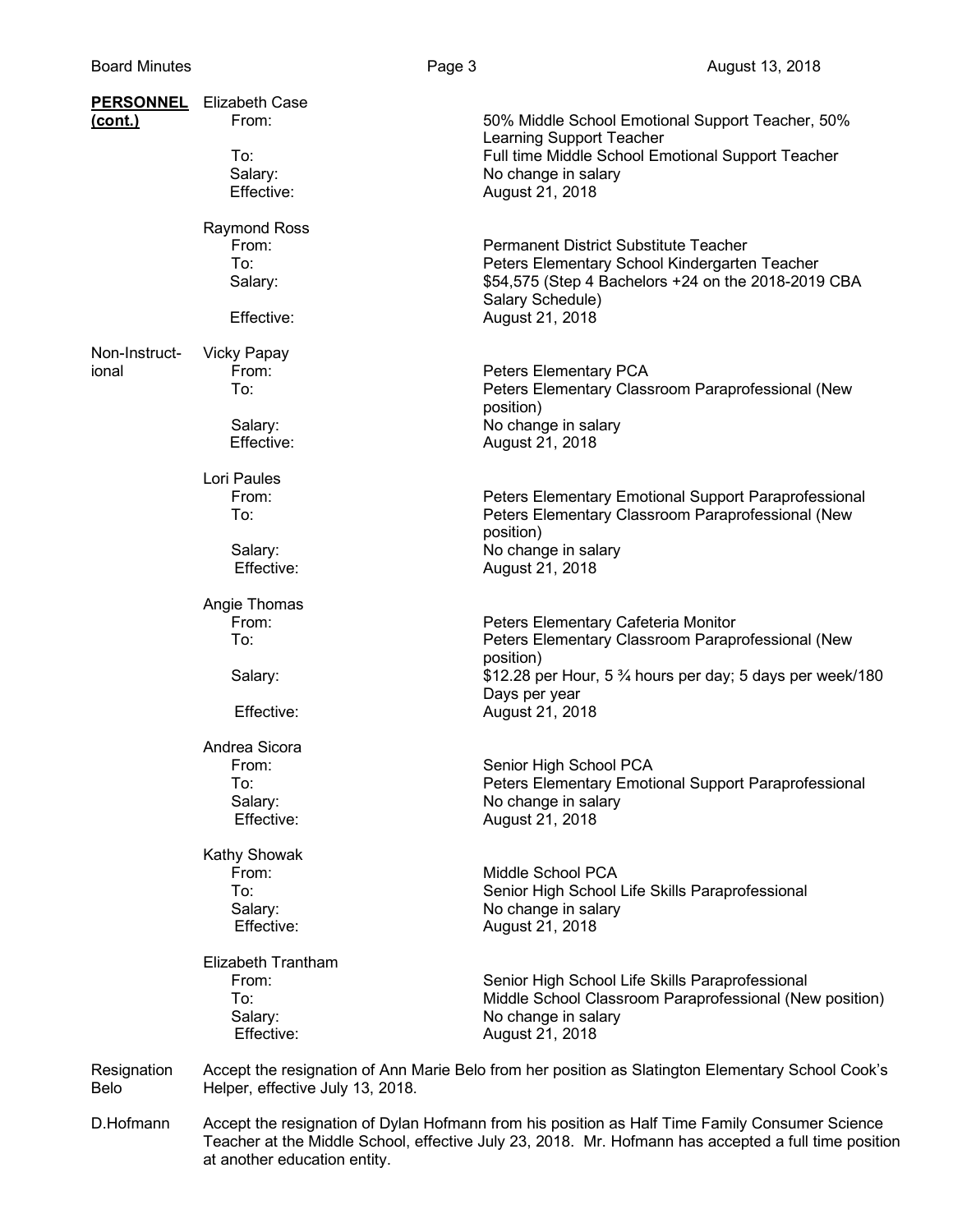| <b>PERSONNEL</b><br><u>(cont.)</u><br>J. Schuck | July 31, 2018                                                                                                                                              | Accept the resignation of Jacqueline Schuck from her position as part-time Cook's Helper, effective                                                                  |
|-------------------------------------------------|------------------------------------------------------------------------------------------------------------------------------------------------------------|----------------------------------------------------------------------------------------------------------------------------------------------------------------------|
| T. Weber                                        | August 9, 2018.                                                                                                                                            | Accept the resignation of Tifani Weber from her position as part-time lunch aide/monitor, effective                                                                  |
| Appointment<br>Instructional                    | Amanda Bariana*<br>Assignment:<br>Salary:<br>Effective:<br>*Pending Verification of Missing Personnel File Items                                           | <b>Temporary Professional Employee</b><br>Secondary Mathematics Teacher<br>\$48,850.00 (Step 2 Bachelors on the 2018-2019 CBA<br>Salary Schedule)<br>August 21, 2018 |
|                                                 | Elizabeth Fleming*<br>Assignment:<br>Salary:<br>Effective:<br>*Pending Verification of Missing Personnel File Items                                        | <b>Temporary Professional Employee</b><br>Secondary Science Teacher<br>\$48,750.00 (Step 1 Bachelors on the 2018-2019 CBA Salary<br>Schedule<br>August 21, 2018      |
| Appointment<br>Non-Instruct-<br>ional           | Denise Hoadley*<br>Assignment:<br>Salary:<br>Effective:<br>*Pending Verification of Missing Personnel File Items                                           | Licensed Health Room Attendant<br>\$22.58 per hour; 7 1/4 Hours Per Day/4 days per week during<br>the school year<br>August 21, 2018                                 |
|                                                 | Jacqueline Schuck*<br>Assignment:<br>Salary:<br>Effective:<br>*Pending Verification of Missing Personnel File Items<br>*60 Working Day probationary period | Middle School Office Paraprofessional<br>\$11.20 Per Hour; 5 1/2 Hours Per Day/5 Days Per Week/180<br>days per year.<br>August 21, 2018                              |
|                                                 | Diana Detweiler*<br>Assignment:<br>Salary:<br>Effective:<br>*Pending Verification of Missing Personnel File Items<br>*60 Working Day probationary period   | High School Cafeteria Monitor<br>\$11.20 Per Hour; 4 Hours Per Day/5 Days Per Week/180 days<br>per year.<br>August 21, 2018                                          |
|                                                 | Joan Jones*<br>Assignment:<br>Salary:<br>Effective:<br>*Pending Verification of Missing Personnel File Items<br>*60 Working Day probationary period        | High School Cafeteria Monitor<br>\$11.20 Per Hour; 4 Hours Per Day/5 Days Per Week/180 days<br>per year.<br>August 21, 2018                                          |
|                                                 | Diane Gannon*<br>Assignment:<br>Salary:<br>Effective:<br>*60 Working Day probationary period                                                               | Slatington Elementary Classroom Paraprofessional (New<br>position)<br>\$12.28 Per Hour; 5 3⁄4 Hours Per Day/5 Days Per Week/180<br>days per year.<br>August 21, 2018 |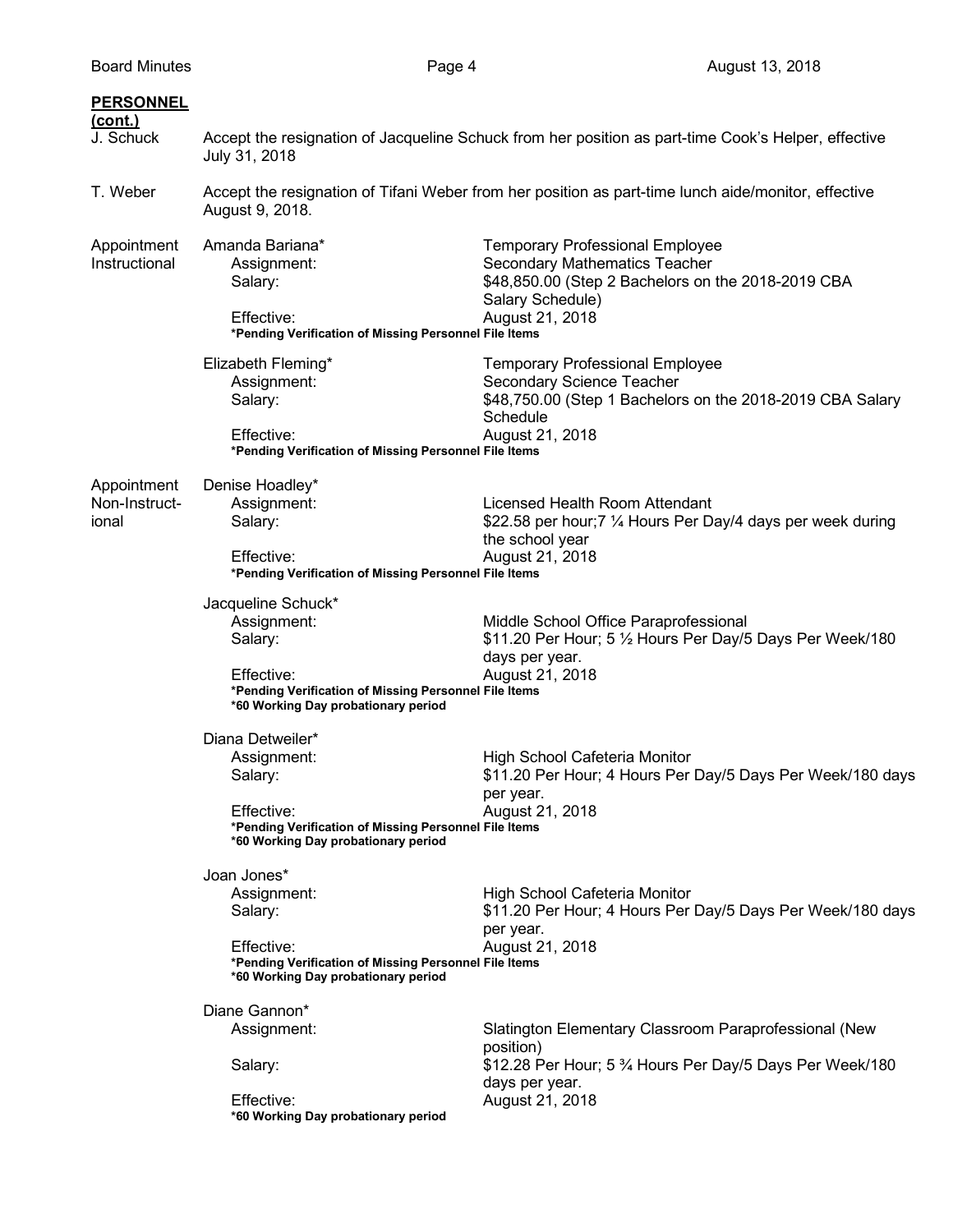| <b>PERSONNEL</b> | Michelle Brown*                                                                              |                                                                                                                                                                                                     |                              |  |  |
|------------------|----------------------------------------------------------------------------------------------|-----------------------------------------------------------------------------------------------------------------------------------------------------------------------------------------------------|------------------------------|--|--|
| <u>(cont.)</u>   | Assignment:                                                                                  | Slatington Elementary Classroom Paraprofessional (New                                                                                                                                               |                              |  |  |
|                  |                                                                                              | position)                                                                                                                                                                                           |                              |  |  |
|                  | Salary:                                                                                      | \$12.28 Per Hour; 5 3⁄4 Hours Per Day/5 Days Per Week/180                                                                                                                                           |                              |  |  |
|                  | Effective:                                                                                   | days per year.<br>August 21, 2018                                                                                                                                                                   |                              |  |  |
|                  | *Pending Verification of Missing Personnel File Items                                        |                                                                                                                                                                                                     |                              |  |  |
|                  | *60 Working Day probationary period                                                          |                                                                                                                                                                                                     |                              |  |  |
|                  | Sheila White*                                                                                |                                                                                                                                                                                                     |                              |  |  |
|                  | Assignment:                                                                                  | Peters Elementary Life Skills Paraprofessional                                                                                                                                                      |                              |  |  |
|                  | Salary:                                                                                      | \$12.28 Per Hour; 5 3⁄4 Hours Per Day/5 Days Per Week/180                                                                                                                                           |                              |  |  |
|                  |                                                                                              | days per year.                                                                                                                                                                                      |                              |  |  |
|                  | Effective:                                                                                   | August 21, 2018                                                                                                                                                                                     |                              |  |  |
|                  | *60 Working Day probationary period                                                          |                                                                                                                                                                                                     |                              |  |  |
|                  | Becky Adams*                                                                                 |                                                                                                                                                                                                     |                              |  |  |
|                  | Assignment:                                                                                  | Peters Elementary PCA                                                                                                                                                                               |                              |  |  |
|                  | Salary:                                                                                      | \$12.28 Per Hour; 5 3⁄4 Hours Per Day/5 Days Per Week/180                                                                                                                                           |                              |  |  |
|                  | Effective:                                                                                   | days per year.                                                                                                                                                                                      |                              |  |  |
|                  | *Pending Verification of Missing Personnel File Items                                        | August 21, 2018                                                                                                                                                                                     |                              |  |  |
|                  | *60 Working Day probationary period                                                          |                                                                                                                                                                                                     |                              |  |  |
|                  | Lisa Wentz*                                                                                  |                                                                                                                                                                                                     |                              |  |  |
|                  | Assignment:                                                                                  | Slatington Elementary Custodian                                                                                                                                                                     |                              |  |  |
|                  | Salary:                                                                                      | \$13.55 Per Hour; 5 Days Per Week, 8 hours/day.                                                                                                                                                     |                              |  |  |
|                  | Effective:                                                                                   | July 2, 2018                                                                                                                                                                                        |                              |  |  |
|                  | *60 Working Day probationary period                                                          |                                                                                                                                                                                                     |                              |  |  |
|                  | Diana Silvestri*                                                                             |                                                                                                                                                                                                     |                              |  |  |
|                  | Assignment:                                                                                  | Senior High Cook's Helper                                                                                                                                                                           |                              |  |  |
|                  | Salary:                                                                                      | \$12.00 Per Hour; 5 1/2 Hours Per Day/5 Days Per Week/up to<br>180 Student Days per year plus additional cleaning days as                                                                           |                              |  |  |
|                  |                                                                                              | needed (2017-2021 Educational Support Personnel CBA)                                                                                                                                                |                              |  |  |
|                  | Effective:                                                                                   | August 23, 2018                                                                                                                                                                                     |                              |  |  |
|                  | *Pending Verification of Missing Personnel File Items<br>*60 Working Day probationary period |                                                                                                                                                                                                     |                              |  |  |
|                  | Tifani Weber*                                                                                |                                                                                                                                                                                                     |                              |  |  |
|                  | Assignment:                                                                                  | Peters Elementary Cook's Helper                                                                                                                                                                     |                              |  |  |
|                  | Salary:                                                                                      | \$12.00 Per Hour; 5 Hours Per Day/5 Days Per Week/up to 180                                                                                                                                         |                              |  |  |
|                  |                                                                                              | Student Days per year plus additional cleaning days as needed                                                                                                                                       |                              |  |  |
|                  | Effective:                                                                                   | (2017-2021 Educational Support Personnel CBA)<br>August 23, 2018                                                                                                                                    |                              |  |  |
|                  | *60 Working Day probationary period                                                          |                                                                                                                                                                                                     |                              |  |  |
|                  |                                                                                              |                                                                                                                                                                                                     |                              |  |  |
| Middle<br>School |                                                                                              | Approve to appoint Debra Knerr as Administrative Detention Supervisor in the Middle School. Mrs.<br>Knerr will cover the Monday detentions from 2:20 p.m. to 3:20 p.m. She will work throughout the |                              |  |  |
| Administrative   |                                                                                              | 2018-2019 school year on Mondays that warrant detention coverage. Salary will be \$20.00 per hour                                                                                                   |                              |  |  |
| <b>Detention</b> | worked.                                                                                      |                                                                                                                                                                                                     |                              |  |  |
| Supervisor       |                                                                                              |                                                                                                                                                                                                     |                              |  |  |
|                  |                                                                                              |                                                                                                                                                                                                     |                              |  |  |
| Co-Curricular    | Shelby Bailey                                                                                | <b>MS Student Council Advisor</b>                                                                                                                                                                   | \$1,373.00                   |  |  |
| Appointment      | <b>Christopher Barnes</b>                                                                    | Senior High Newspaper Advisor                                                                                                                                                                       | \$1,999.00                   |  |  |
| 2018-2019        | <b>Blasia Dunham</b><br>Jason Graver                                                         | <b>MS Newspaper Advisor</b><br>MS Jr. Nat'l Honor Society Advisor - Shared                                                                                                                          | 504.00<br>\$<br>\$<br>228.50 |  |  |
|                  | <b>Tracy Karpowich</b>                                                                       | Sophomore Class Advisor                                                                                                                                                                             | \$<br>698.00                 |  |  |
|                  | Mary Ann S. Mattiola                                                                         | <b>HS Yearbook Advisor</b>                                                                                                                                                                          | \$2,648.00                   |  |  |
|                  | Krystle Tiedeman                                                                             | Debate Advisor                                                                                                                                                                                      | \$1,522.00                   |  |  |

## **PERSONNEL**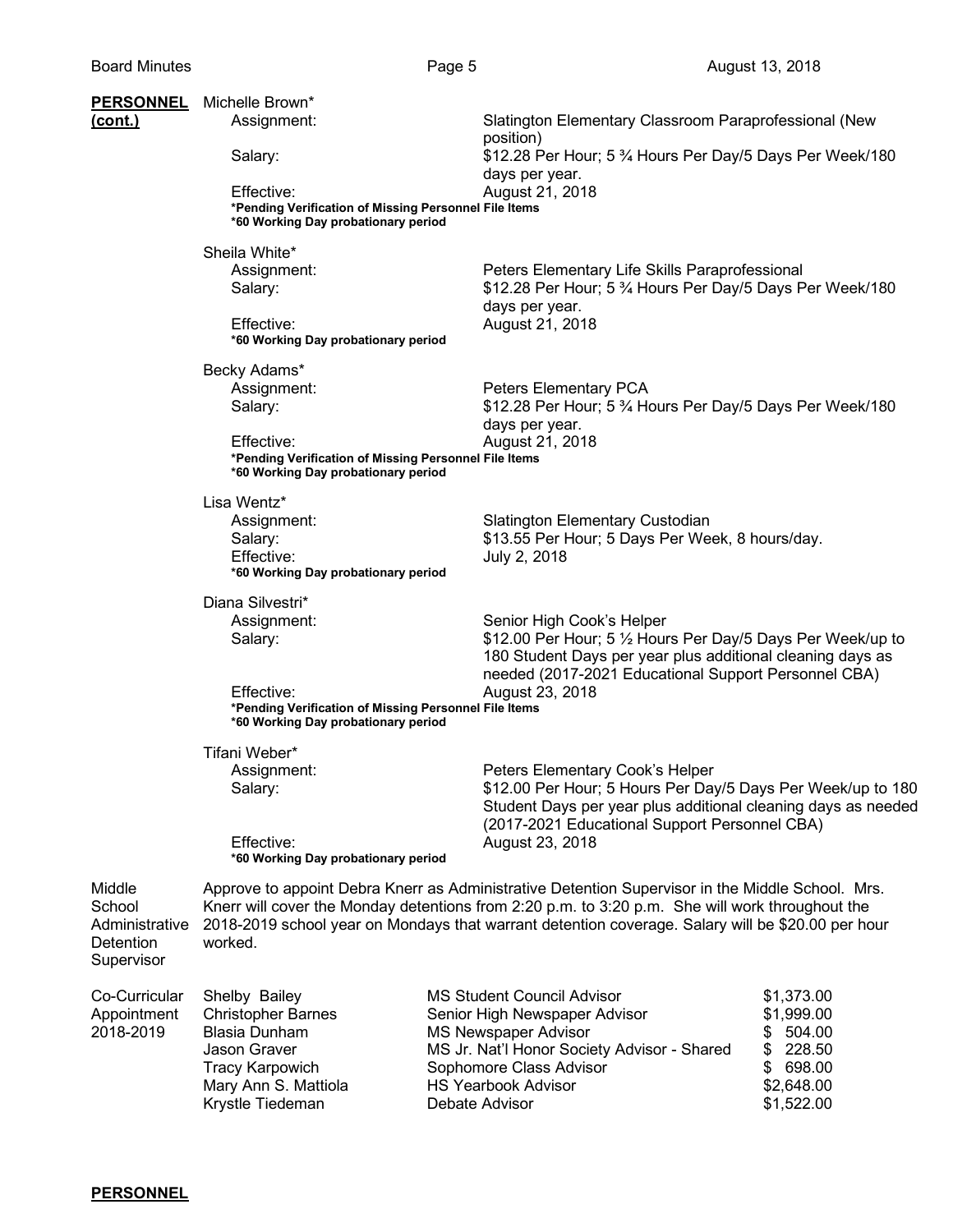Motion to renew the appointment of the following Co-Curricular positions for the 2018-2019

**(cont)** Appointments school year: 2018-2019

| צו וס-בט וש |                            |                                             |              |
|-------------|----------------------------|---------------------------------------------|--------------|
|             | Susan Bachman              | <b>Elementary Scholastic Scrimmage</b>      | \$481.00     |
|             | <b>Christopher Bennett</b> | Assistant Baseball Coach (JV)               | \$3,206.00   |
|             | Colette Boudreaux          | Senior High Fall Play Director              | \$1,619.00   |
|             | Colette Boudreaux          | Senior High Spring Musical Director         | \$3,049.00   |
|             | David Carroll              | Senior High Band Advisor                    | \$5,203.00   |
|             | David Carroll              | <b>MS Band Director</b>                     | 761.00<br>\$ |
|             | <b>Allison Chruscial</b>   | Senior Class Advisor                        | \$<br>698.00 |
|             | Blasia Dunham              | MS Jr. Nat'l Honor Society Advisor - Shared | \$<br>228.50 |
|             | Mary Frank                 | <b>MS Yearbook Advisor</b>                  | \$<br>888.00 |
|             | <b>Scott Gerould</b>       | <b>Assistant Track Coach</b>                | \$3,206.00   |
|             | Shawn Green                | Nat'l Reading Olympics Advisor              | \$<br>481.00 |
|             | <b>Todd Herzog</b>         | Sr. High Spring Intramurals - Weightlifting | \$<br>888.00 |
|             | <b>Robert Hicks</b>        | <b>Head Softball Coach</b>                  | \$5,062.00   |
|             | Stephen Hluschak           | <b>Assistant Baseball Coach</b>             | \$3,206.00   |
|             | Mark Hoffman               | <b>Assistant Softball Coach</b>             | \$3,206.00   |
|             | Steven Jonkman             | <b>Elementary Chorus Advisor</b>            | \$<br>651.00 |
|             | Steven Jonkman             | <b>Elementary Band Advisor</b>              | \$<br>867.00 |
|             | Andrew Kern                | Middle School Web Page Advisor              | \$<br>445.00 |
|             | <b>Gregory King</b>        | <b>Head Baseball Coach</b>                  | \$5,062.00   |
|             | Sarah Kunkel               | <b>SADD Advisor</b>                         | 611.00<br>\$ |
|             | Michael Lehtonen           | <b>Head Track Coach</b>                     | \$5,062.00   |
|             | Michael Lehtonen           | Senior High Scholastic Scrimmage Advisor    | 888.00<br>\$ |
|             | Alice Lieberman            | Academic Challenge Eight Advisor            | \$<br>481.00 |
|             | Derek Long                 | <b>Assistant Track Coach</b>                | \$3,206.00   |
|             | Jeffrey Miller             | Sr. High Spring Intramural - Basketball     | 888.00<br>S. |
|             | David Oertner              | <b>Assistant Track Coach</b>                | \$3,206.00   |
|             | Drake Pristash             | <b>Assistant Track Coach</b>                | \$3,206.00   |
|             | Jason Reinhard             | Assistant Softball Coach (JV)               | \$3,206.00   |
|             | Nicholas Sander            | Sr. High Student Council Advisor            | \$2,284.00   |
|             | Janelle Scheckler          | <b>Junior Class Advisor</b>                 | 698.00<br>\$ |
|             | James Schnyderite          | Middle School Chorus Advisor                | \$<br>761.00 |
|             | James Schnyderite          | Sr. High School Chorus Advisor              | \$1,903.00   |
|             | Joseph Tout                | Sr. High Winter Intramurals - Weightlifting | 888.00<br>\$ |
|             | Tayler Urban               | <b>Junior Class Advisor</b>                 | \$<br>698.00 |
|             | Maria VanNorman            | Sophomore Class Advisor                     | \$<br>698.00 |
|             | Ellen Yenser               | Senior Class Advisor                        | 698.00       |
|             |                            |                                             |              |

Summertime Motion to approve the following individual as the Supervisor for the Summertime Maintenance/<br>Maintenance/ custodial helpers for the summer of 2018 at a salary of \$15.00 per hour: custodial helpers for the summer of 2018 at a salary of \$15.00 per hour: **Custodial** Supervisor Christopher Bennett Summertime Motion to approve the following individuals as Summertime Maintenance/Custodial helpers for the Maintenance/ summer of 2018 at a salary of \$10.00 per hour: Custodial Helpers Edge Kroll Colton Fallenwolfe Sabbatical Approve the request of employee #2143, to take a Compensated Sabbatical Leave for the Leave first semester of the 2018-2019 school year. School Safety Motion to approve Jeffrey Bachman as the School Safety & Security Administrator as per the & Security requirements of Act 44. requirements of Act 44. **Administrator**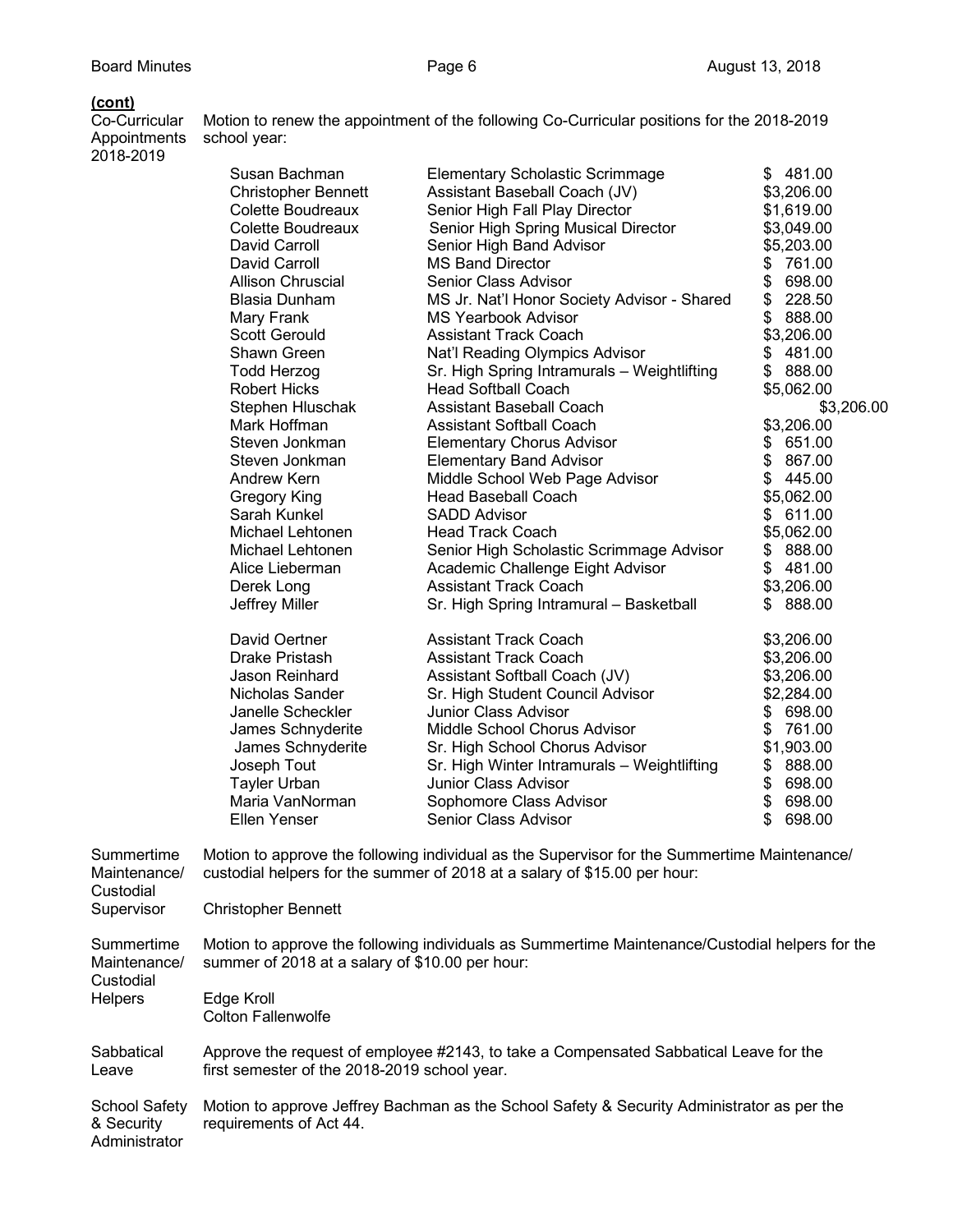## **PERSONNEL**

**(cont.)**

Brandywine Motion to approve the following bus drivers from Brandywine Transportation to transport Northern Transportation Lehigh School District students for the 2018-2019 school year: Bus Drivers

| Lee Arndt<br>Anna Bauer<br>Ashley Bauer<br>Kellie Bechtel<br>Kathleen Bentzoni | Olga Martinez<br><b>Charles Maurer</b><br>Lisa Neff<br>Raymond Nunemacher<br><b>Beverly Owens</b><br>John Owens |
|--------------------------------------------------------------------------------|-----------------------------------------------------------------------------------------------------------------|
|                                                                                | Melody Petri                                                                                                    |
| Misty Christman                                                                | Sheryl Lynn Rex                                                                                                 |
| Kathryn Coniglio                                                               | Eric Schaner                                                                                                    |
| Dawn Dewalt                                                                    | Julie Senefeld                                                                                                  |
| <b>Courtney Diaz</b>                                                           | Natasha Shimko                                                                                                  |
| <b>Werner Fornos</b>                                                           | Wanda Shimko                                                                                                    |
| Tanya Fritzinger                                                               | Jean Smith                                                                                                      |
| Amber Getz                                                                     | Barbara Stankovic                                                                                               |
| George Grossman                                                                | Amy Thomson                                                                                                     |
| Jeanette Henritzy                                                              | Larry Trimble                                                                                                   |
| <b>Warren Henritzy</b>                                                         | Heather VanBlargan                                                                                              |
| <b>Ashley Heyer</b>                                                            | Donna VanHorn                                                                                                   |
| Nikki Kibler                                                                   | Tifani Weber                                                                                                    |
| Jean Kutchera                                                                  | Susan Yesik                                                                                                     |
| Linda Leibold                                                                  | <b>Sherry Zellers</b>                                                                                           |
| Tammy Marsh                                                                    |                                                                                                                 |
|                                                                                | Patricia Bortz<br>Tina Butensky                                                                                 |

Salary **Acknowledge the following teachers who have completed the requirements per the Collective** Adjustments Bargaining Agreement that would entitle them to a salary increase for the 2018-2019 school year:

| Kayla Perkowski<br>From:<br>To.       | Step 6B<br>Step 6B+24 |
|---------------------------------------|-----------------------|
| <b>Tamara Stubits</b><br>From:<br>To. | Step 2B<br>Step 2B+24 |
| Jason Graver                          |                       |

| From: | Step 17B+24 |
|-------|-------------|
| To:   | Step 17M    |

Professional According to Article II – 1108, subsection (b) of the School Code: "a temporary professional Contracts employee, initially employed by a school district on or after June 30, 1996, whose work has been certified by the district superintendent to the secretary of the school district, during the last four (4) months of the third year of such service, as being satisfactory, shall thereafter be a "professional employee" within the meaning of this article." Therefore, it is recommended to approve "professional employee" status as per the school code for the following teachers who have satisfactorily completed three years of service to the Northern Lehigh School District:

> Mary Frank Sidney Snyder

Assistant Approve the appointment of Joseph Tout as Assistant Athletic Director for the 2018-2019 Athletic school year at a stipend of \$3,500.00. He will assist the Athletic Director in all Athletic Director Director duties and responsibilities and will be responsible for athletic fundraising activities. J. Tout

Policy #122 In accordance with school board policy #122, approve the attached list of clubs and activities and List Approval their stipends for the 2018-2019 school year.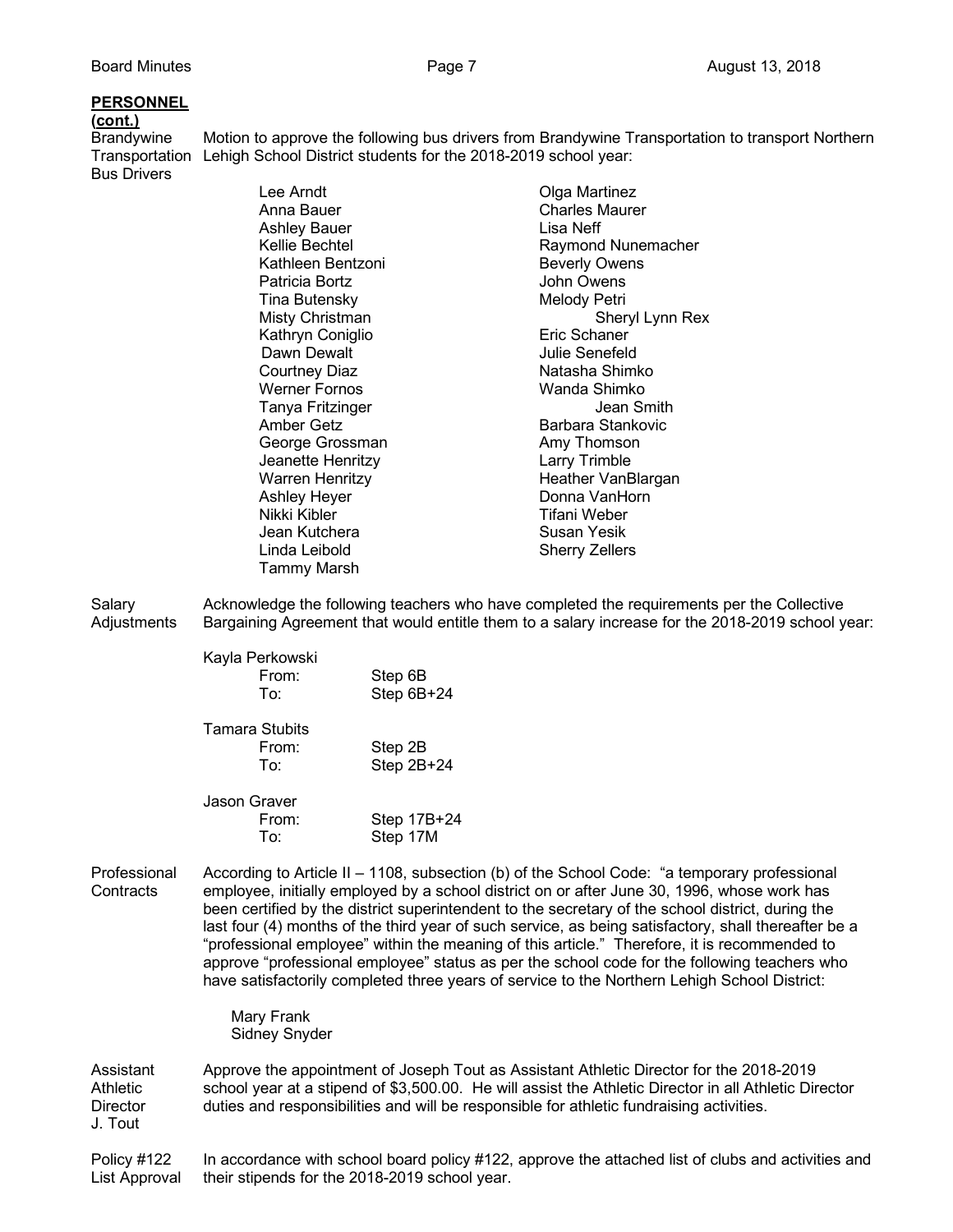## **PERSONNEL**

# **(cont.)**

Approve to continue the employment of the following individuals as District Wide permanent substitute Substitute teachers for the 2018-2019 school year. They will be paid a daily per diem rate of \$120 and will receive<br>Teachers district health benefits according to the Affordable Care Act regulations with co-payment amounts district health benefits according to the Affordable Care Act regulations with co-payment amounts equivalent to that of district personnel.

> Sarah Fink Stephen Reimert Lisa Hoever

> > Gicela Gonzalez Janice Wasilkowski

Game Motion to renew the appointment of the following list of people as Game Workers for the Workers<br>Workers 2018-2019 school year. Game Workers consist of ticket sellers and takers, game annou 2018-2019 school year. Game Workers consist of ticket sellers and takers, game announcers, 2018-2019 scoreboard operators, timers, field judges, scorekeepers. Rate of pay is consistent with the rates approved on the 2018-2019 Supplementary Personnel Salary Schedule.

|               | Chris Baumann              | <b>Chris Bennett</b>                                                                                     |
|---------------|----------------------------|----------------------------------------------------------------------------------------------------------|
|               | Cody Bowman                | Jennifer Butz                                                                                            |
|               | Elizabeth Case             | Allison Chruscial                                                                                        |
|               | <b>Matthew Davis</b>       | Eric DeAntois                                                                                            |
|               | Scott DeLong               | Jamie Farber                                                                                             |
|               | Kelly Follweiler           | <b>Kelsey Follweiler</b>                                                                                 |
|               | Jessica Frew               | <b>Scott Gerould</b>                                                                                     |
|               | Shawn Green                | John Guelcher                                                                                            |
|               | Lynn Haab                  | Michael Hammond                                                                                          |
|               | Elizabeth Hannon           | <b>Barry Herman</b>                                                                                      |
|               | Stephen Hluschak           | Kevin Hoffman                                                                                            |
|               | Dylan Hofmann              | Patricia Jones                                                                                           |
|               | Andrew Kern                | Greg King                                                                                                |
|               | Joseph Krempasky           | Michael Lehtonen                                                                                         |
|               | Derek Long                 | Vonda Lorson                                                                                             |
|               | <b>Steve Martinez</b>      | <b>Sherri Molitoris</b>                                                                                  |
|               | <b>Kathy Nowlin</b>        | David Oertner                                                                                            |
|               | <b>Shelly Pender</b>       | David Pristash                                                                                           |
|               | Kayla Perkowski            | Michelle Raber                                                                                           |
|               | Robyn Pristash             | Nancy Rehrig                                                                                             |
|               | Kathleen Reese             | Nicholas Sander                                                                                          |
|               | <b>Stephen Reimert</b>     | <b>Shelley Smith</b>                                                                                     |
|               | Sara Shimer                | Amy Zeiser                                                                                               |
|               | James Yadush               |                                                                                                          |
| Substitute-   |                            | Motion to renew the appointment of the following individuals as substitute secretary/aides for the 2018- |
| Non-          |                            | 2019 school year at the 2018-2019 substitute rate as approved on the Supplementary Personnel             |
| Instructional | Salary Schedule:           |                                                                                                          |
| Aide/         |                            |                                                                                                          |
| Secretary     | <b>Schelene Fritzinger</b> | Claudia Young                                                                                            |
|               | Janice Wasilkowski         |                                                                                                          |
| Custodians    |                            | Motion to renew the appointment of the following individuals as substitute custodian workers for the     |
|               |                            | 2018-2019 school year at the 2018-2019 substitute rate as approved on the Supplemental Personnel         |
|               | Salary Schedule:           |                                                                                                          |
|               | Sabrina Clouse             | Eric Schaner*                                                                                            |
|               | Gicela Gonzalez            |                                                                                                          |
|               |                            | *Pending Verification of Missing Personnel File Items                                                    |
|               |                            |                                                                                                          |
| Cafeteria     |                            | Motion to renew the appointment of the following individuals as substitute cafeteria workers for the     |
| Workers       | Salary Schedule:           | 2018-2019 school year at the 2018-2019 substitute rate as approved on the Supplementary Personnel        |
|               |                            |                                                                                                          |
|               | Schelene Fritzinger        |                                                                                                          |
|               |                            |                                                                                                          |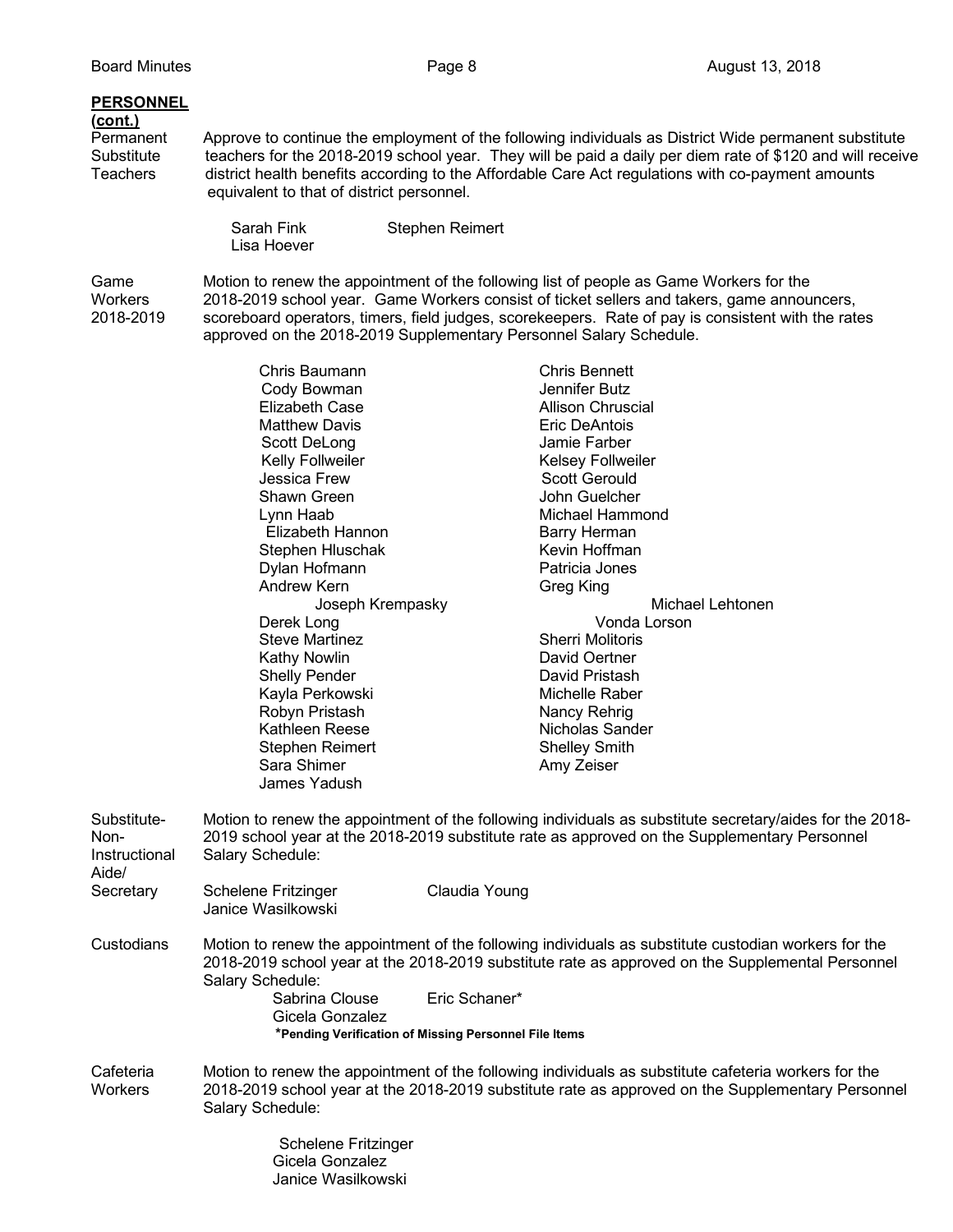## Claudia Young

**PERSONNEL** Motion to renew the appointment of the following individuals as substitute nurse for the 2018-2019 **(cont.)** school year at the 2018-2019 substitute rate as approved on the Supplementary Personnel Salary Nurse Schedule:

| Marilyn Keenly |  |
|----------------|--|
|----------------|--|

| Co-Curricular<br><b>Volunteers</b><br>2018-2019   | <b>Tyler Svetik</b>                                                                                                              | <b>Katherine Farber</b><br>Lori-Beth Guelcher<br>Darby Pender                                                                                                                                                             |  | <b>Assistant Softball Coach</b><br><b>Assistant Track &amp; Field Coach</b><br><b>Assistant Track &amp; Field Coach</b><br>Assistant Baseball Coach                                                  |
|---------------------------------------------------|----------------------------------------------------------------------------------------------------------------------------------|---------------------------------------------------------------------------------------------------------------------------------------------------------------------------------------------------------------------------|--|------------------------------------------------------------------------------------------------------------------------------------------------------------------------------------------------------|
|                                                   | YEA:<br>NAY:                                                                                                                     | Mrs. Wilk, and Mr. Fedorcha (9)<br>None $(0)$                                                                                                                                                                             |  | Mr. Distler, Mr. Green, Mrs. Heckman, Mrs. Husack, Mr. Keegan, Mrs. Kulp, Mr. Roberts,                                                                                                               |
| <b>PERSONNEL</b><br><u>(cont.)</u>                |                                                                                                                                  | the following personnel item:                                                                                                                                                                                             |  | Mr. Green made a motion, which was seconded by Mrs. Husack that the Board of Education approves                                                                                                      |
| Appointment<br>Non-Instruct-<br>ional             | Tina Beltz*                                                                                                                      | Assignment:<br>Salary:<br>Effective:<br>*Pending Verification of Missing Personnel File Items<br>*60 Working Day probationary period                                                                                      |  | High School Cafeteria Monitor<br>\$11.20 Per Hour; 4 Hours Per Day/5 Days Per Week/180 days<br>per year.<br>August 21, 2018                                                                          |
|                                                   | YEA:<br>NAY:<br>ABS:                                                                                                             | Mr. Fedorcha (8)<br>None $(0)$<br>Mr. Distler (1)                                                                                                                                                                         |  | Mr. Green, Mrs. Heckman, Mrs. Husack, Mr. Keegan, Mrs. Kulp, Mr. Roberts, Mrs. Wilk, and                                                                                                             |
|                                                   |                                                                                                                                  | a total of six workers and one supervisor.                                                                                                                                                                                |  | Mr. Green questioned if a summertime supervisor was needed for two summer helpers. Mr. Link<br>explained that they were hired retroactively as they started after the June board meeting. There were |
| <b>PERSONNEL</b><br><u>(cont.)</u><br>Appointment | Mrs. Kulp made a motion, which was seconded by Mrs. Husack that the Board of Education approves<br>the following personnel item: |                                                                                                                                                                                                                           |  |                                                                                                                                                                                                      |
| Non-Instruct-<br>ional                            |                                                                                                                                  | Tiffany Jennings*<br>Assignment:<br>Salary:<br>Effective:<br>*Pending Verification of Missing Personnel File Items<br>*60 Working Day probationary period                                                                 |  | Middle School PCA<br>\$12.28 Per Hour; 5 3⁄4 Hours Per Day/5 Days Per Week/180<br>days per year.<br>August 21, 2018                                                                                  |
|                                                   | YEA:<br>NAY:<br>ABS:                                                                                                             | Mr. Fedorcha (8)<br>None $(0)$<br>Mrs. Heckman (1)                                                                                                                                                                        |  | Mr. Distler, Mr. Green, Mrs. Husack, Mr. Keegan, Mrs. Kulp, Mr. Roberts, Mrs. Wilk, and                                                                                                              |
| Substitute-<br>Instructional                      |                                                                                                                                  | Salary Schedule:                                                                                                                                                                                                          |  | Motion to renew the appointment of the following substitute teachers for the 2018-2019 school<br>year at the 2018-2019 substitute teacher rates as approved on the Supplementary Personnel           |
|                                                   |                                                                                                                                  | Thomas Battista - Health & Physical Education<br>Kimberly Bayer - Elementary 4-6; Math 7-8<br>Janet Brostedt* - Elementary<br>James Fisher - Social Studies<br>Ricky Guth - Citizenship 7-12<br>Dawn Kemery* - Elementary |  |                                                                                                                                                                                                      |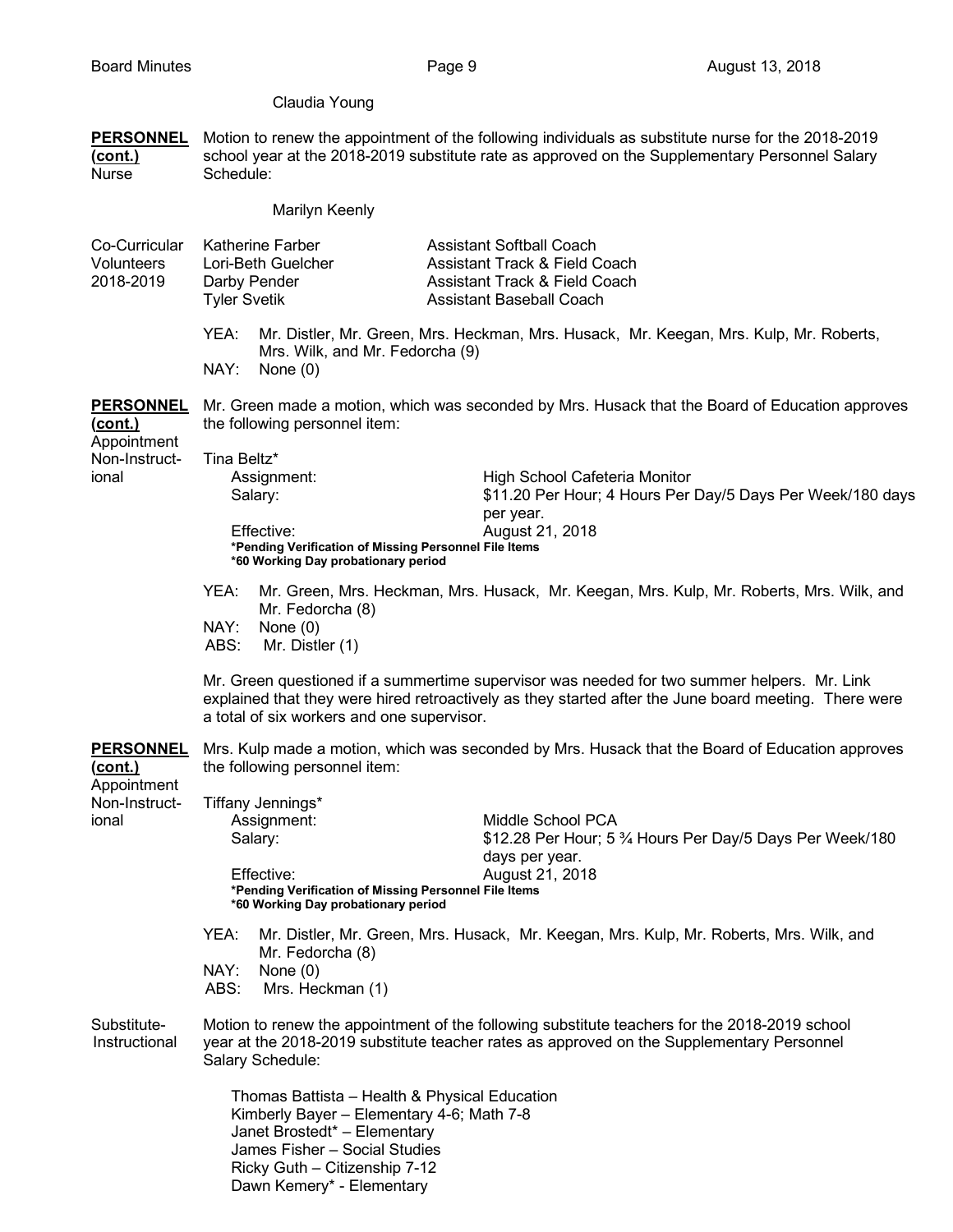| <b>PERSONNEL</b><br><u>(cont.)</u>                       | Lori King - Elementary<br>Samantha Lilly* - Elementary & Special Education<br>Jenna Martin - Elementary PK-6<br>Patricia Passick - Art K-12<br>Candace Steffie - Elementary<br>Scott Valentine - Science 6-9; Social Studies 7-12<br>*Pending Verification of Missing Personnel File Items                                                                                                                                                                                                                                                                                     |
|----------------------------------------------------------|--------------------------------------------------------------------------------------------------------------------------------------------------------------------------------------------------------------------------------------------------------------------------------------------------------------------------------------------------------------------------------------------------------------------------------------------------------------------------------------------------------------------------------------------------------------------------------|
|                                                          | YEA:<br>Mr. Distler, Mr. Green, Mrs. Husack, Mr. Keegan, Mrs. Kulp, Mr. Roberts, Mrs. Wilk, and<br>Mr. Fedorcha (8)<br>NAY:<br>None $(0)$<br>Mrs. Heckman (1)<br>ABS:                                                                                                                                                                                                                                                                                                                                                                                                          |
| <b>POLICY</b>                                            | Mr. Distler made a motion, which was seconded by Mr. Roberts, that the Board of Education<br>approves the following policy items:                                                                                                                                                                                                                                                                                                                                                                                                                                              |
| <b>Board Policy</b><br>First                             | Approve school board policy #302- Employees - Employment of Superintendent/Assistant Superintendent,<br>as presented after first reading.                                                                                                                                                                                                                                                                                                                                                                                                                                      |
| Reading                                                  | Approve school board policy #312 - Employees - Performance Assessment of Superintendent/<br>Assistant Superintendent, as presented after first reading.                                                                                                                                                                                                                                                                                                                                                                                                                        |
|                                                          | Approve school board policy #815 - Operations - Acceptable Use of Internet and District Technology<br>Resources, as presented after first reading.                                                                                                                                                                                                                                                                                                                                                                                                                             |
|                                                          | Approve school board policy #915.1 - Community - Relations with School Affiliated Organizations, as<br>presented after first reading.                                                                                                                                                                                                                                                                                                                                                                                                                                          |
| <b>Board Policy</b><br>Second<br>Reading                 | Approve school board policy #209.1 - Pupils - Pediculosis, as presented after second reading.                                                                                                                                                                                                                                                                                                                                                                                                                                                                                  |
| Student-                                                 | Approve the changes to the Elementary School Student-Parent Handbook as presented.                                                                                                                                                                                                                                                                                                                                                                                                                                                                                             |
| Parent<br>Handbooks                                      | Approve the changes to the Middle School Student-Parent Handbook as presented.                                                                                                                                                                                                                                                                                                                                                                                                                                                                                                 |
|                                                          | Approve the changes to the High School Student-Parent Handbook as presented.                                                                                                                                                                                                                                                                                                                                                                                                                                                                                                   |
| Initial App-<br>lication<br><b>Patriot Club</b>          | Approve the initial club/activity application for the Senior High Patriot Club. This club will promote<br>patriotism and students will raise/lower flags at the High School. The club will meet once per week<br>during homeroom or after school. This club will adhere to the guidelines of Policy #122.                                                                                                                                                                                                                                                                      |
| Initial App-<br>lication<br><b>Library Club</b>          | Approve the initial club/activity application for the Senior High Library Club. This club will promote<br>literacy skills and appreciation, information research practice for academic and everyday life, problem<br>solving and inquiry based exploration, as well as community support and development. This club will<br>meet during homeroom for officers and the first Friday of each month for three hours for game night/<br>organizational meeting and other planning meetings after school, as needed. This club will adhere to<br>the guidelines within Policy #122. |
| Initial App-<br>lication<br><b>Bulldog Chess</b><br>Club | Approve the initial club/activity application for the Senior High Bulldog Chess Club. This club will help<br>students improve their cognitive abilities, promote logical thinking and instill a sense of self confidence<br>and self-worth. This club will meet weekly after school for one hour. This club will adhere to the<br>guidelines within Policy #122.                                                                                                                                                                                                               |
| List of<br>Organizations                                 | In accordance with School Board Policy #707, approve the list of organizations and their<br>appropriate group designation as presented by the Director of Support Services.                                                                                                                                                                                                                                                                                                                                                                                                    |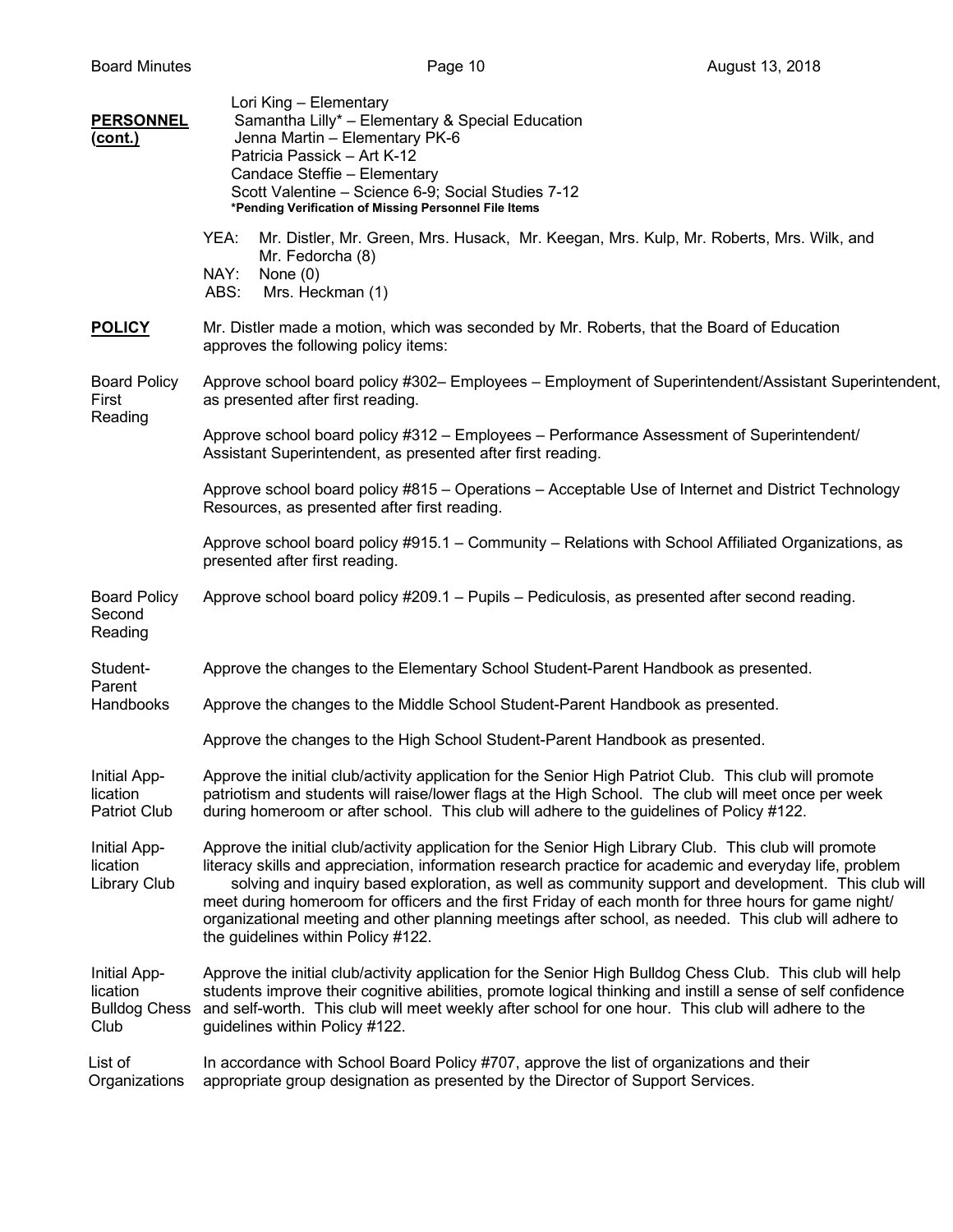| <b>POLICY</b><br><u>(cont.)</u><br>Special<br>Education<br>Agreement<br>Whitehall<br>Area S.D. | Approve to authorize proper officials to enter into an agreement for three Northern Lehigh<br>School District special education students to attend the Whitehall-Coplay School District in<br>accordance with the promises and covenants contained in the agreement. This agreement<br>is effective for the 2018-2019 school year.                                                      |  |  |  |  |
|------------------------------------------------------------------------------------------------|-----------------------------------------------------------------------------------------------------------------------------------------------------------------------------------------------------------------------------------------------------------------------------------------------------------------------------------------------------------------------------------------|--|--|--|--|
| Delaware<br>Lehigh Nat'l<br>Heritage<br>Marathon                                               | Grant permission, according to Board Policy #707, for the Delaware and Lehigh National &<br>Heritage Corridor to use the High School gym and district's parking lot facilities on Sunday,<br>November 4, 2018 for the Delaware & Lehigh Heritage Half Marathon Run and Walk. They<br>anticipate participants will begin arriving by 5:30 AM and the event will conclude around 4:00 PM. |  |  |  |  |
|                                                                                                | YEA:<br>Mr. Distler, Mr. Green, Mrs. Heckman, Mrs. Husack, Mr. Keegan, Mrs. Kulp, Mr. Roberts,<br>Mrs. Wilk, and Mr. Fedorcha (9)<br>NAY:<br>None $(0)$                                                                                                                                                                                                                                 |  |  |  |  |
| <b>CONFER-</b><br><b>ENCES</b>                                                                 | Mr. Green made a motion, which was seconded by Mrs. Wilk, that the Board of Education<br>approves the following conferences:                                                                                                                                                                                                                                                            |  |  |  |  |
|                                                                                                | Bryan Geist - PIAA Playoff Inequity and Possible Solutions - July 24, 2018 - State College, PA;<br>Travel - \$172.80; Meals - \$35.00; - Total Approximate Cost: \$207.80 - Funding: Athletic Director's<br><b>Budget</b>                                                                                                                                                               |  |  |  |  |
|                                                                                                | Matthew Link - PASA New Superintendents' Academy - Part 2 - System Leadership -<br>September 26-27, 2018 - PASA Offices - Harrisburg, PA - Registration: \$229.00;<br>Lodging: \$138.75; Travel: \$88.73 - Total Approximate Cost: \$456.48 - Funding:<br>Superintendent's Budget                                                                                                       |  |  |  |  |
|                                                                                                | Scott Gerould - 97th Annual PA State Association for Health, PE, Recreation & Dance<br>Convention - November 8-10, 2018 - Seven Springs, PA - Registration - \$110.00; Lodging<br>\$356.65; Travel - \$250.70 - Total Approximate Cost: \$717.35 - Funding: High School<br>Professional Development Budget                                                                              |  |  |  |  |
|                                                                                                | Joseph Tout - University of Pittsburgh: College in High School Conference - September<br>25, 2018 - Pittsburgh, PA - Lodging - \$192.67; Travel - \$232.17 - Total Approximate<br>Cost: \$424.83 - Funding: High School Professional Development Budget                                                                                                                                 |  |  |  |  |
|                                                                                                | YEA:<br>Mr. Distler, Mr. Green, Mrs. Heckman, Mrs. Husack, Mr. Keegan, Mrs. Kulp, Mr. Roberts,<br>Mrs. Wilk, and Mr. Fedorcha (9)<br>NAY:<br>None $(0)$                                                                                                                                                                                                                                 |  |  |  |  |
| <b>NEW</b><br><b>BUSINESS</b><br>MOU with<br><b>NLEA</b><br>Helping<br><b>Teachers</b>         | Mrs. Kulp made a motion, which was seconded by Mr. Green, that the Board of Education<br>approves the following new business item:                                                                                                                                                                                                                                                      |  |  |  |  |
|                                                                                                | Approve the Memorandum of Understanding updating the language in Appendix B, Section 2 of the<br>Northern Lehigh Education Association Collective Bargaining Agreement. The language clarifies<br>helping teachers stipend for when an inductee has multiple building assignments.                                                                                                      |  |  |  |  |
|                                                                                                | YEA:<br>Mr. Distler, Mr. Green, Mrs. Heckman, Mrs. Husack, Mr. Keegan, Mrs. Kulp, Mr. Roberts,<br>Mrs. Wilk, and Mr. Fedorcha (9)<br>NAY:<br>None $(0)$                                                                                                                                                                                                                                 |  |  |  |  |
| <b>CURRIC-</b><br><b>ULUM AND</b><br><b>INSTRUC-</b>                                           | Mr. Distler made a motion, which was seconded by Mr. Roberts, that the Board of Education<br>approves the following curriculum and instruction items:                                                                                                                                                                                                                                   |  |  |  |  |
| <b>TION</b><br>Behavioral<br>Health<br>Private<br>Academic                                     | Approve to authorize proper officials to enter into an agreement between the Northern Lehigh School<br>District and Behavioral Health Associated Licensed Private Academic School for the purpose of<br>furnishing regular education or special education programs for students for the 2018-2019 school<br>year.                                                                       |  |  |  |  |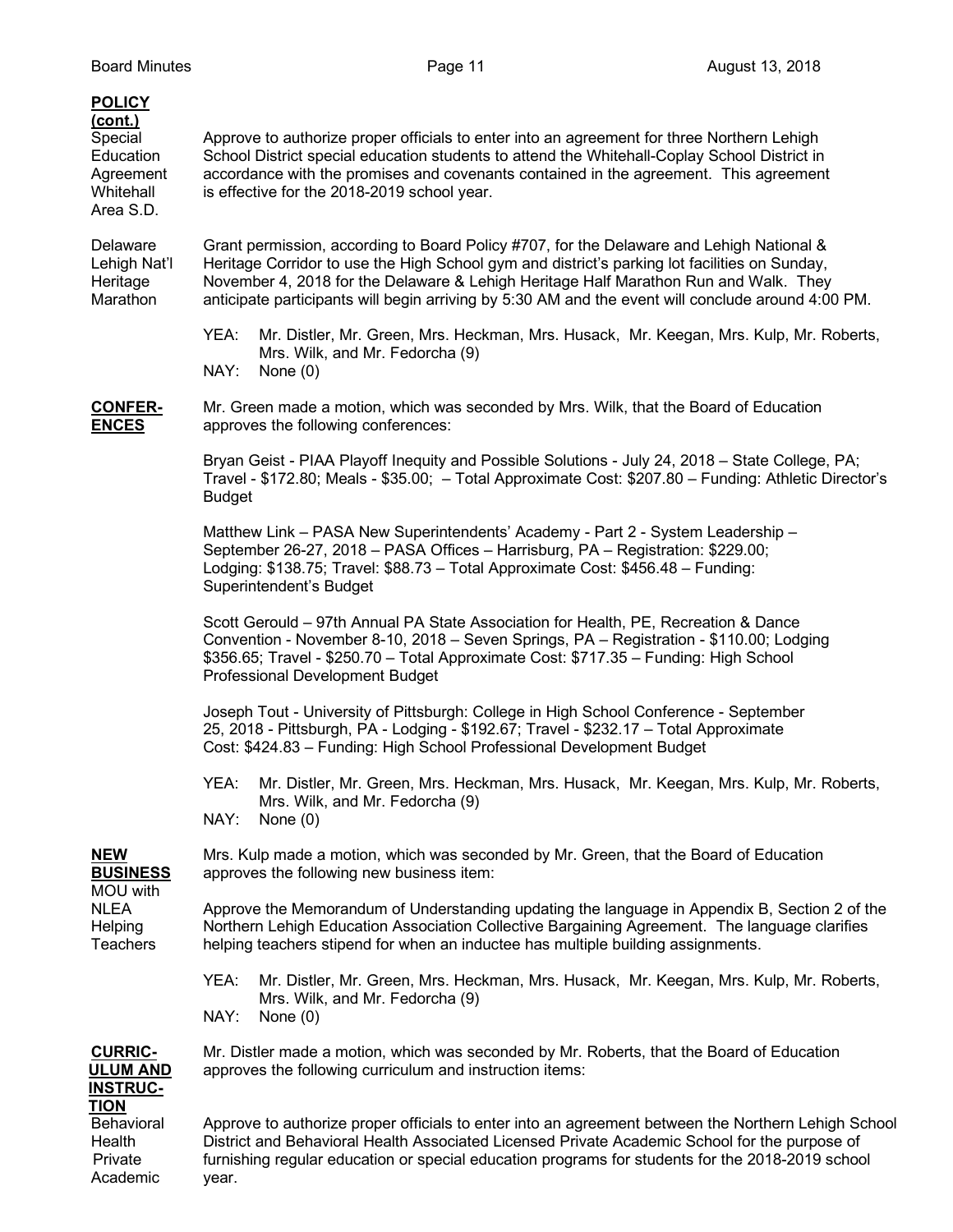| <b>CURRIC-</b><br><b>ULUM AND</b><br><b>INSTRUC-</b><br><b>TION</b><br><u>(cont.)</u><br>Induction<br>Program |                                                                                                                                                                                                                                                                                                                | Induction Program for the 2018-2019 school year:                                             | Approve the following teachers as a helping teacher in the Northern Lehigh School District                                                                                                                                                                                                       |                                                          |  |  |
|---------------------------------------------------------------------------------------------------------------|----------------------------------------------------------------------------------------------------------------------------------------------------------------------------------------------------------------------------------------------------------------------------------------------------------------|----------------------------------------------------------------------------------------------|--------------------------------------------------------------------------------------------------------------------------------------------------------------------------------------------------------------------------------------------------------------------------------------------------|----------------------------------------------------------|--|--|
|                                                                                                               |                                                                                                                                                                                                                                                                                                                | <b>Helping Teacher</b>                                                                       | Inductee                                                                                                                                                                                                                                                                                         | Stipend                                                  |  |  |
|                                                                                                               |                                                                                                                                                                                                                                                                                                                | Susanne Hegedus<br>Jeremy Battista<br>Theresa Cinicola<br>Eric DeAntonis<br>Stephen Hluschak | <b>Raymond Ross</b><br>Elizabeth Fleming<br>Elizabeth Fleming<br>Amanda Bariana<br>Amanda Bariana                                                                                                                                                                                                | \$200.00<br>\$200.00<br>\$800.00<br>\$200.00<br>\$200.00 |  |  |
| Pediatric<br>Therapeutic<br>Services<br>Addendum                                                              | Approve the addendum to the Pediatric Therapeutic Services Agreement to provide Board<br>Certified behavior Analysis (BCBA) services at a rate of \$79.99 per hour and Behavior Specialist<br>Consultant (BCA) services at a rate of \$72.22 per hour, on an as needed basis for the 2018-2019<br>school year. |                                                                                              |                                                                                                                                                                                                                                                                                                  |                                                          |  |  |
| Community<br>Services for<br>Children                                                                         | Authorize Community Services for Children to operate the Head Start Pre-K program at Peters<br>Elementary School from August, 2018 through June, 2019. The only obligation to the district is<br>to provide one classroom                                                                                      |                                                                                              |                                                                                                                                                                                                                                                                                                  |                                                          |  |  |
| Lehigh<br>Learning<br>Academy                                                                                 | Approve to authorize proper officials to enter into an agreement between the Northern Lehigh<br>School District and Lehigh Learning Academy for the purpose of furnishing regular education<br>or special education programs for the students for the 2018-2019 school year.                                   |                                                                                              |                                                                                                                                                                                                                                                                                                  |                                                          |  |  |
|                                                                                                               | YEA:<br>NAY:                                                                                                                                                                                                                                                                                                   | Mrs. Wilk, and Mr. Fedorcha (9)<br>None $(0)$                                                | Mr. Distler, Mr. Green, Mrs. Heckman, Mrs. Husack, Mr. Keegan, Mrs. Kulp, Mr. Roberts,                                                                                                                                                                                                           |                                                          |  |  |
| <b>FINANCIAL</b>                                                                                              | Mr. Roberts made a motion, which was seconded by Mr. Distler, that the Board of Education approves<br>the following financial items:                                                                                                                                                                           |                                                                                              |                                                                                                                                                                                                                                                                                                  |                                                          |  |  |
| List of<br><b>Bills</b>                                                                                       | Approve the Following List of Bills:<br>General Fund months of June, July & August, 2018<br>Capital Construction Fund months of June, July & August, 2018<br>Cafeteria Fund months of June & July, 2018<br>Refreshment Stand Fund month of June, 2018                                                          |                                                                                              |                                                                                                                                                                                                                                                                                                  |                                                          |  |  |
| Per Capita<br>Abatements/<br>Exonerations                                                                     | Approve abatement/exoneration requests of per capita taxes, for the residents that fall within<br>the guidelines, as presented.                                                                                                                                                                                |                                                                                              |                                                                                                                                                                                                                                                                                                  |                                                          |  |  |
| <b>Student</b><br>Accident &<br><b>Athletic</b><br>\$88.00 for Insurance<br>Carrier                           |                                                                                                                                                                                                                                                                                                                | the 24-hour rate.                                                                            | Appoint Axis Insurance Company as the 2018-2019 Student Accident and Athletic Insurance<br>Carrier beginning August 5, 2018. The renewal rate is \$24,900.00, to include all interscholastic sports,<br>band and cheerleading. Voluntary school coverage is \$22.00 for the school time rate and |                                                          |  |  |
| Felonious<br>Assault &<br><b>Violent Crime</b><br>Coverage                                                    | Appoint Alive Risk as the 2018-2019 Felonious Assault and Violent Crime Coverage Insurance Carrier<br>beginning August 5, 2018. The rate is \$350.00 which includes all enrolled students.                                                                                                                     |                                                                                              |                                                                                                                                                                                                                                                                                                  |                                                          |  |  |
| <b>KRE Security</b><br>Agreement<br>related                                                                   | Approve to authorize proper officials to enter into an agreement between the Northern Lehigh<br>School District and KRE Security/Investigations, Inc., for the purpose of providing security-                                                                                                                  |                                                                                              |                                                                                                                                                                                                                                                                                                  |                                                          |  |  |
|                                                                                                               |                                                                                                                                                                                                                                                                                                                |                                                                                              | professional services on an as needed basis for sporting events for the 2018-2019 school year.                                                                                                                                                                                                   |                                                          |  |  |